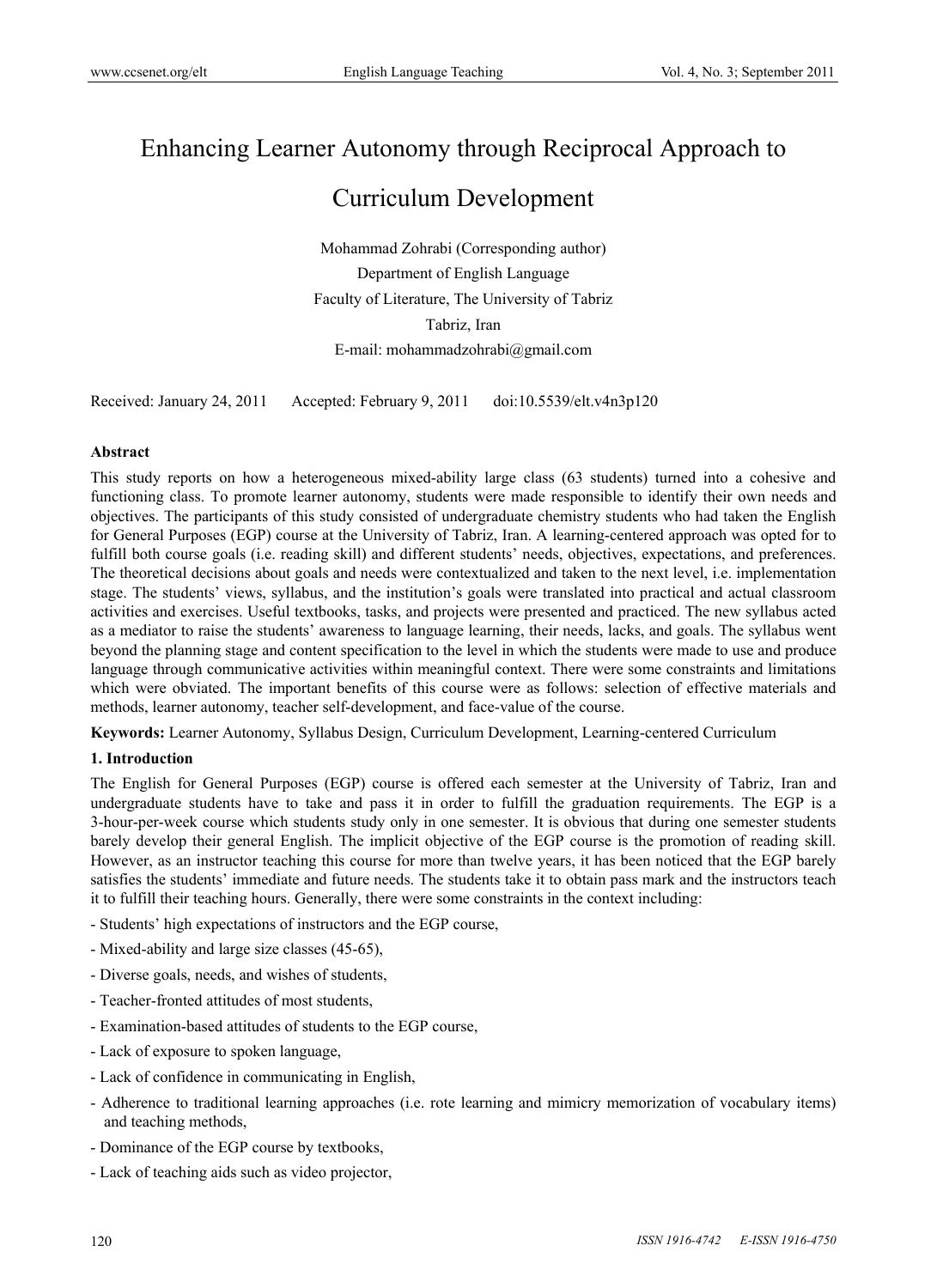- Lack of workshops to refresh instructors,
- Lack of communication among instructors,
- Lack of the EGP syllabus.

Therefore, in order to compensate for the lack of resources and overcome the constraints, a learning-centered approach to curriculum development was adopted. In this way, it was intended to make some modifications in the EGP course, i.e. make it interesting and promote learner autonomy. Generally, the term syllabus is used by the British and the term curriculum is used by the Americans. "The curricula are concerned with making general statements about language learning, learning purpose and experience, evaluation, and the role relationships of teachers and learners …" (Nunan, 1999, p. 3). On the other hand, syllabuses are concerned with a particular plan of work, the selection of content and methods, as well as what actually happens at the classroom level. However, based on Robinson (1991, p. 33), I use the terms syllabus and curriculum interchangeably in this article. Wette (2009, p. 360) argues that there are two types of curriculum making: curriculum as plan, i.e. pre-course planning, and curriculum as process, i.e. instructional curriculum. We should consider "the inherently multifaceted and contingent nature of curriculum making as a social process, and the skill and professional knowledge needed to realize or transform a planned curriculum into an instructional curriculum as a course unfolds in time …" (ibid. 360). In so doing, I needed to take into account the developmental needs and wishes of the students and the limitations and resources of the institution.

To this end, at the outset of the EGP course, we (the students and I) discussed about the following set of steps in order to design an innovative syllabus: goals, roles, plans, activities, testing, and evaluation (Skehan, 1998, p. 263). By making some changes to the EGP course, I intended to fulfill the students' "immediate and delayed needs" (Dudley-Evans & St John 2000, p. 146). My role as a teacher was to facilitate "activities arising from learners' expressed wants" (ibid.). We selected common-core (i.e. general English materials) materials because the students were supposed to study specific materials at their ESP course. Meanwhile, we worked out the course design.

Therefore, we attempted to determine why the students want to study the EGP course. At this juncture, we took into account the potential and limitations of the learning context. We also discussed about the distribution of time among different activities because our time was limited (3 hours per week). We negotiated what aspects of language the students need to learn, as well as the topics, texts, and tasks that need to be covered. However, the pre-specified plans were reconsidered in the light of students' progress and contextual factors. Obviously, curriculum making is uncertain and at the same time dynamic in nature. To create a rich learning environment, I had to weave the linguistic content, consider students' learning strategies and styles, and be careful of socio-cultural norms and conditions. At this juncture, it was essential to achieve variety and balance among the different elements of the curriculum.

## **2. Learner autonomy and curriculum development**

Learner autonomy might be described as the degree to which learners are free to select their own learning materials and methods, practice language as far as they need, and produce written or spoken form of language when they get ready. There are some generally accepted aspects of autonomy such as: "situations in which learners study entirely on their own, and determine the direction of their own learning" (Lynch, 2001, p. 390-1). Certainly, learner autonomy has its own levels which vary with circumstances. The optimal form of learner autonomy is in making complementary contributions which results from students and teachers' negotiation process in planning and implementing activities and exercises. Wolter (2000, p. 315) believes that "ownership is an important condition" in which the learners think of classroom and curriculum as their own. The main reason that teachers need to promote learner autonomy is that students can continue their learning without their teachers after they finish their classes (Jordan, 1997, p. 116).

Therefore, if teachers want to have independent students in their classes, they need to make their students responsible and accountable for their own learning. What teachers need is to find practical ways of contributing to learner autonomy rather than following dry and rigid curriculum theories. However, both theory and practice can complement each other. To set up a learning-centered course, Skehan (1998, p. 261) proposes two approaches to curriculum development: *cognitive* development perspectives and self-actualization (*affective*) curriculums. The first one rejects direct transmission of knowledge and advocates learner independence and development of thinking techniques, as well as the ways of language learning. The latter approach emphasizes the role of the learners and their affective process in the learning context. It emphasizes that the educational institution should facilitate a balanced process of personal growth. Both cognitive and affective approaches emphasize that students need to develop their questioning attitudes and become aware of their learning process. Nunan (1999, p. 21) argues that there are two views on language learning which have created tension among language teachers: *subject-centered*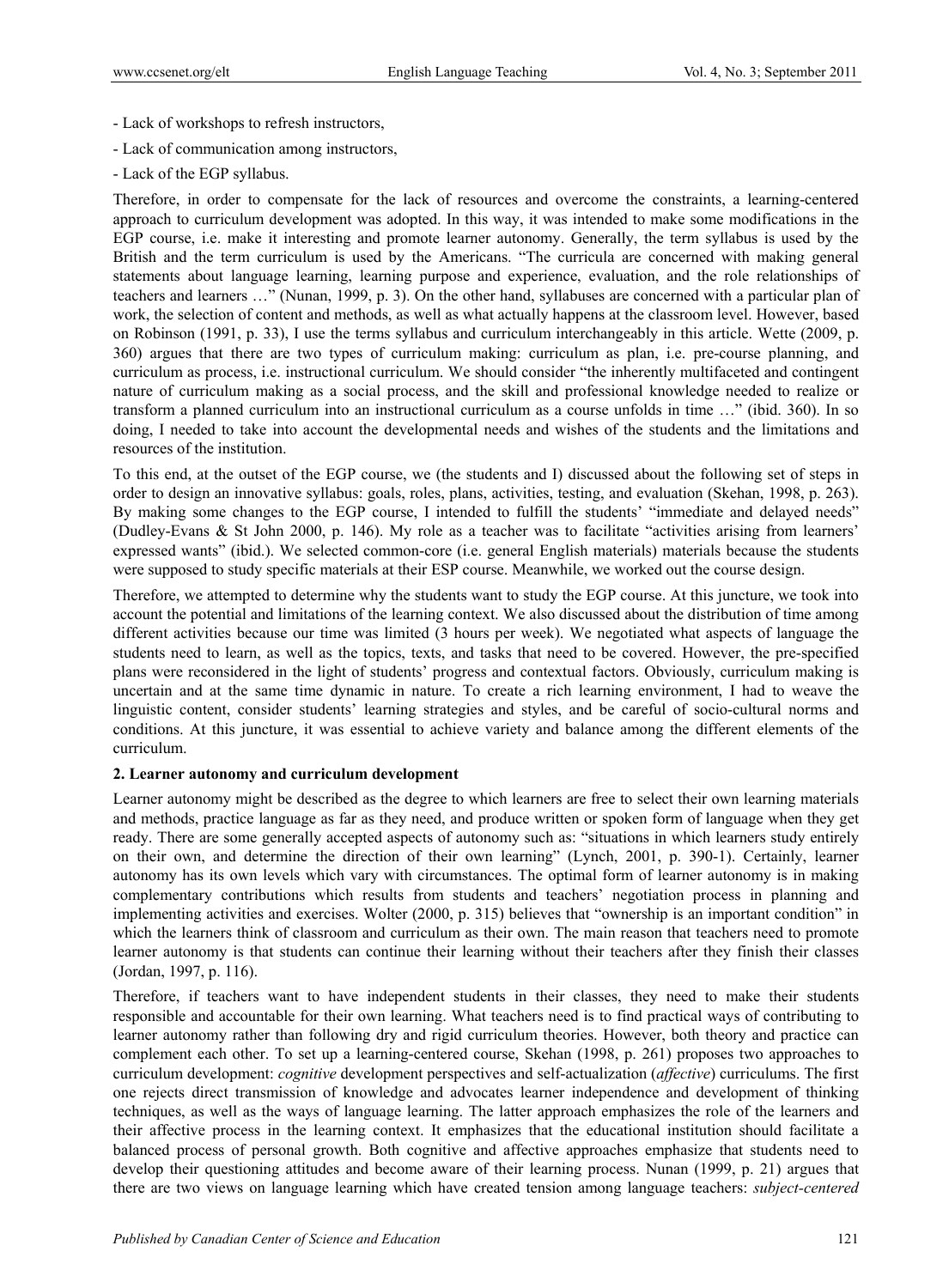view and *learner-centered* view. The first one stresses the acquisition of a body of knowledge by the learner. But the latter one emphasizes the process of mastering necessary skills. The proponents of the learner-centered view attempt to help learners to gain linguistic and communicative skills in order to carry out real-world tasks.

In selecting materials and methods, in learning-centered curriculum, teachers work in close collaboration with the students. The focus is on the learners and the teachers share their decisions with the learners. In so doing, the syllabus is tailor-made for the learners, adapting the syllabus based on the learners' objectives, wishes, interests, needs, and proficiency level. Therefore, the learners are provided with a range of choices of materials, activities, exercises, tasks, texts, and projects (Jordan, 1997). This type of syllabus design can be referred as *negotiated curriculum* in which the focus is on the learners and their learning processes. As the teachers provide the learners with the alternatives or options, it is the learners who make the final selection. When the learners are involved in the process of curriculum development, they will perceive the course relevant to their needs and objectives. Also, they will be sensitized to their goals, needs, preferences, weaknesses, and strengths. More importantly, they will develop an awareness of the learning process and the necessary strategies on how to approach the language learning process (Nunan, 1999).

The best syllabus type in which the learning-centered approach can be realized is the *process syllabus*. "In process syllabuses the learner is given power not only to interact, but also to control the nature of interactions which take place" (Skehan, 1998, p. 262). In this way, the learners decide what activities to be carried out and how they should be executed. Although the learners may have a vague idea of their needs and goals, they will not learn anything unless they know what they are trying to achieve. The teachers need to note that it is the learners who construct knowledge by interpreting events through their conceptions and understandings. Obviously, the learners have different goals, strategies and proficiency level, so that they learn in different ways. Therefore, "The emphasis on pair or group work and problem-solving allows for these differences" (Dudley-Evans & St John, 2000, p. 27).

It is believed that language learning is a collaborative endeavor constructed mutually between learners and teachers. However, there are times in which conflicts may arise between teachers and learners' agendas in three domains: "a) the experiential domain, b) the learning process domain, and c) the language content domain" (Bourke, 2006, p. 280). Therefore, it is necessary that teachers consider learners as experts who know their needs, goals, strengths, weaknesses, and potential problems (Wolter, 2000, p. 316-7). It is better that teachers perceive their students' wishes, interests, aspirations, and background knowledge and act accordingly. Therefore, in order to know their students, teachers can conduct interviews, do needs analysis, or give questionnaires. In this way, the learners' characteristics can be taken into account and an individualized approach to learning can be adopted.

In a learning-centered approach, the teachers are rather free to structure their classes based on the students' aims and needs. Hence, the syllabus acts as a checklist rather than a pre-specified mandatory order. If teachers want to enhance learner autonomy and promote independent learning, they need to raise their learners' awareness and train them. Therefore, the learners can perceive that there are different ways, styles, and strategies of language learning. Thus, learners become responsible for their own language learning and when their enrolled course finishes "they can continue the learning process more independently and with more self-confidence" (Jordan, 1997, p. 98). If learners are given enough time and space, as well as clear directions, they can succeed considerably. If teachers want to promote learner autonomy, they need to encourage them "to set personal goals, monitor and reflect on their performance, and modify their learning behavior accordingly" (Cotterall, 2000, p. 116). However, if a class is composed of heterogeneous group of learners, the teachers need to introduce different types of activities, exercises, and topics "that are common to various interests in the group" (Dudley-Evans & St John, 2000, p. 152). However, if the class is homogeneous, the teachers can present and practice more specific work.

Nonetheless, the important issue is that the teachers should always "give students a choice of topics to study" (Clapham, 2001, p. 84) and motivate them in positive ways. It is believed that one of the best ways of developing learner autonomy is to assign them project work. In this way, they can take responsibility for their own learning and "approach learning in their own way, suitable to their own abilities, styles, and preferences" (Skehan, 1998, 273). It is through project work that teachers can take account of learner differences. Project work is the best opportunity for the learners to prepare themselves for individualized work and test their styles and strategies to guide them. The main feature of learning-centered approach is that as the course enters the selection and implementation stage, the learners are required as experts in the field to inform the teachers on how to conduct the classes most effectively. Therefore, the learners are involved in the curriculum as providers of views and opinions, and not merely as receivers of content and methods. It is because only learners have adequate understanding of their own situation, and know how the materials and methods can function efficiently.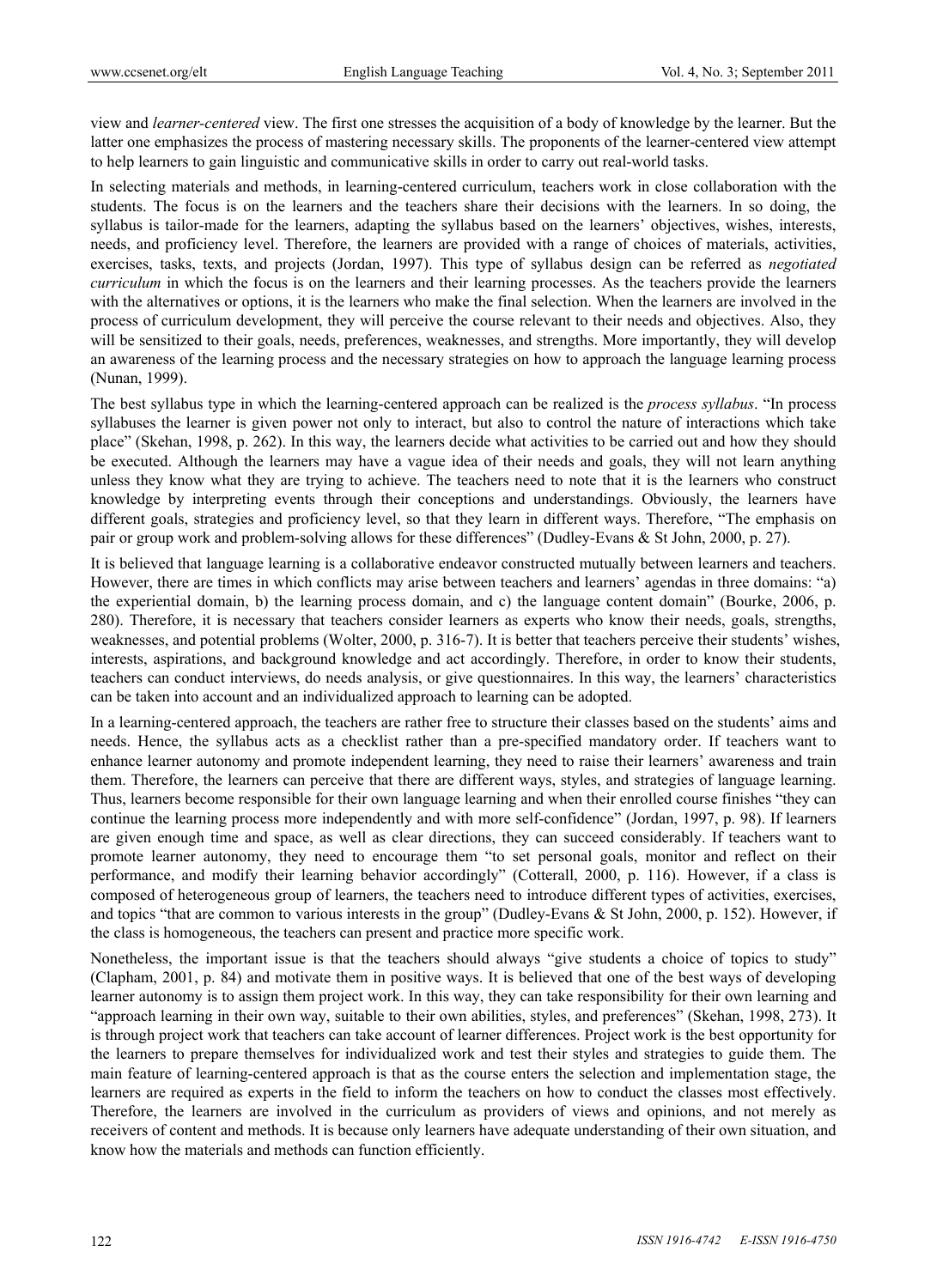Therefore, there will be a reversal of roles. While, still being in control of classes, the teachers ask students to provide them with an insight into how the curriculum can be adapted to better suit their specific situations. The learners' involvement in the curriculum making process motivates them to participate in the classroom activities. The learners as authorities are trained on how to transform their views into classroom activities. "The end result is a program that shifts from being a more or less one-way transfer of information to encouraging and fostering a two-way exchange of ideas" (Wolter, 2000, p. 315). Obviously, when the learners have little experience of language learning, it is the teacher who makes most of the decisions. More importantly, a learning-centered approach can succeed only with the continuous support of administrators. The teachers who work alone can only succeed to a limited extent. The more learners and teachers who work together in developing the curriculum, the more they can succeed.

#### **3. The study**

The English for General Purposes (EGP) course is offered every semester to all the undergraduate students at the University of Tabriz, Iran. It is a 3-hour-per-week course which is only studied during one semester. The EAP courses at the University of Tabriz, like all the universities throughout Iran, consist of the EGP and ESP (English for Specific Purposes) courses. The EGP course is taught by language instructors but the ESP course is taught by subject instructors. The ESP is a 2-hour-per-week course which is also studied during one semester. However, since the focus of this study is on the EGP course, I only try to deal with it rather than the ESP course. I have taught the EGP course for more than twelve years and have perceived that it can barely meet the students' needs and objectives. Therefore, it was necessary to overcome its weaknesses and modify it as far as possible.

#### **4. Method**

Since the aim of this study was to bring about autonomous learners and make the students responsible for their own learning, I used a special type of method to obtain the necessary data. That is, as the students' discipline was chemistry and they were aware of their own language needs and objectives, I asked them to collect data based on their own perceptions of the course. Also, as I had adopted a learning-centered approach for teaching the EGP (English for General Purposes) course, I made students responsible for determining their needs and goals and accordingly select the necessary materials and classroom activities. Therefore, at the first day of our class, I asked the students to get a piece of paper and write down their present and future needs and goals of studying the English language.

Therefore, the students wrote their ideas, and then I collected them and categorized the information in the class with the close collaboration of the students. Then, based on the data, I asked the students to form groups. Therefore, the students were grouped according to common interest. For me the number of groups was not important, the overarching issue was the closeness of interests, objectives, and needs. In this way, we came up with several different interest groups. The main groups based on ascending order were as follows: students who were interested to continue their studies and do MS, students who wanted to find a job after taking their BS, the students who were undecided about their future, and finally the students who wanted to migrate to another country. In order to make the students independent and select materials based on their own needs, I introduced several different textbooks.

Then, again based on needs, objectives, and interests, I divided each group into five students. I asked the students to collect the necessary information about their present and future needs and report it in the class for their classmates. I asked the students to gather information from different sources: ex-students, students who had graduated, postgraduate students, students who had graduated and were working in factories or any other places, subject instructors, internet, and any other source that they could obtain information related to their interests. Some of the students collected the information in one week, others in two weeks, and yet some others in three weeks. Therefore, in the next session, when the students had come up with their needs and goals, I asked them to find necessary textbooks, articles, papers, internet materials in order to meet their interests and preferences. Meanwhile, I helped them to find the materials, especially reading texts, to study them. In the class, the groups shared information with each other and when they needed help, I was there to help them. This process was interesting for most of the students because they followed what they needed and where they had more problems.

## *4.1 Participants*

The participants of this study consisted of three groups: undergraduate chemistry students  $(n=63)$ , three language instructors and three subject instructors. The student participants were studying the EGP course during the time of this research. The students' age ranged from 19 to 25, with an average of 20. The language instructors held PhD in TEFL and subject instructors held PhD in the field of chemistry who taught the ESP course.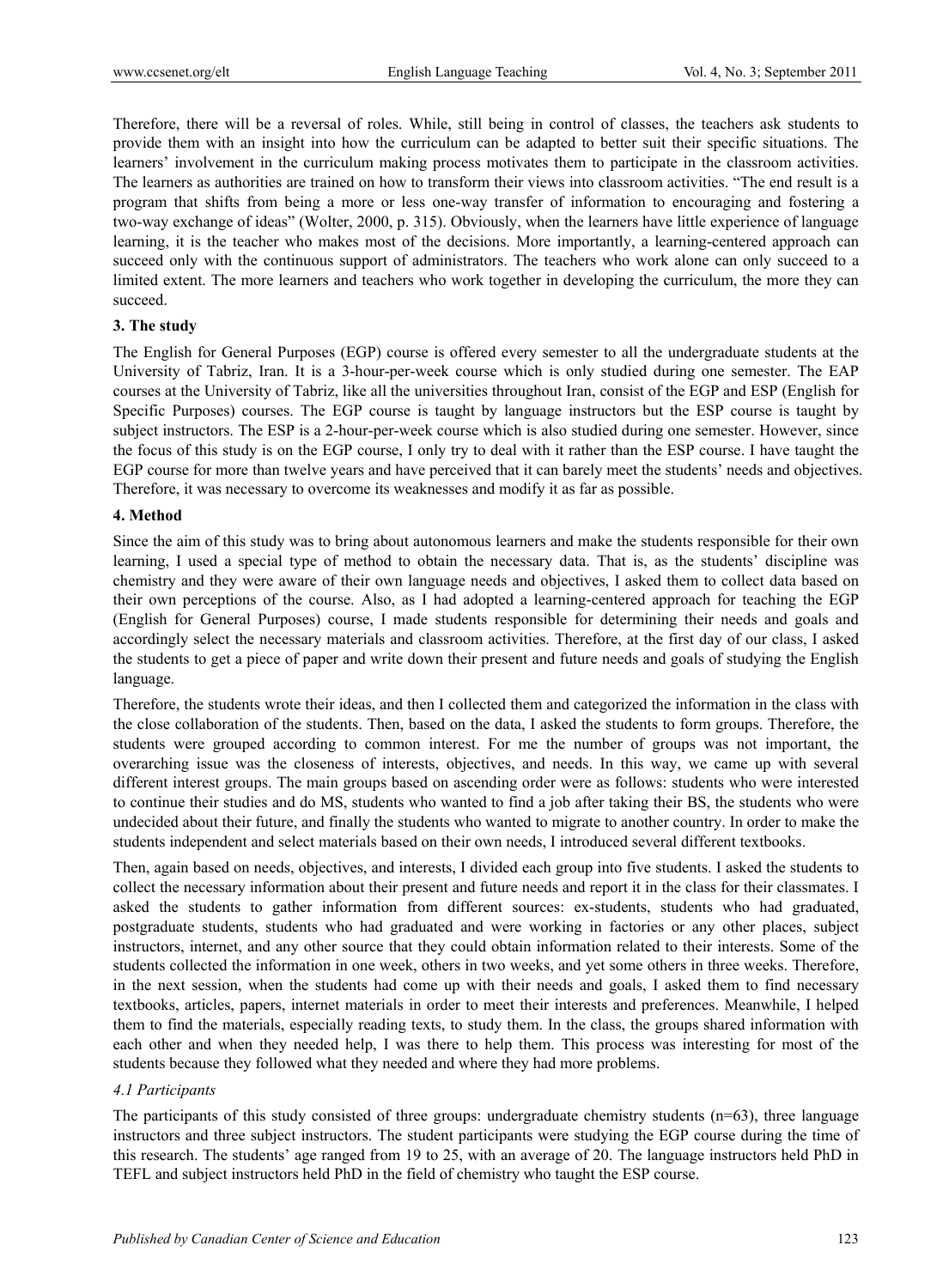## *4.2 Instruments*

The instruments which were used in this study consisted of informal discussions with the students and instructors, informal needs analysis, field notes, continuous observation of students, journals, and diaries.

## *4.3 Data Collection and Analysis*

The data was collected during one semester. I tried to obtain the students' views either inside the classroom or outside it. My main purpose was to be more indirect and implicit in order to obtain natural and unbiased data. Meanwhile, the subject instructors were approached in a friendly way in order to elicit their opinions about the students and the EAP courses at the University of Tabriz. Since the obtained data were qualitative, an attempt was made to organize them, and find necessary patterns and forms. Then, the data were analyzed thematically and interpretatively, coded, and finally interpreted based on the objectives of the study.

#### **5. Findings and discussions**

#### *5.1 Needs-based Syllabus Design*

It was indeed difficult and demanding to determine different needs of 63 chemistry students. The students had various objectives, preferences, and expectations of the EGP (English for General Purposes) course. However, it was tried to elicit the students' views in the first session. That is, the students, in the first session, were asked to write down their objectives and needs. Therefore, four general and broad categories were obtained: the students  $(n=34)$  who wanted to further their studies and get MS, the students  $(n=13)$  who intended to obtain a job after graduation, the students  $(n=11)$  who were undecided, and finally, the students  $(n=5)$  who wanted to migrate to a foreign country. This categorization of students' future objectives and needs helped me and the students to think of an effective syllabus to satisfy the students as far as possible.

As Robinson (1991, p. 102) argues, "before an EAP course is set up or a textbook or coursebook written, some sort of needs analysis should be carried out." Obviously, a wise starting point for designing the EGP course was an understanding of learners' needs and wants. West (1994, p. 4) emphasizes that needs analysis is a "key instrument in course design." Needs analysis was a point of departure for the collection and application of necessary information on students in order to design the EGP syllabus, content, tasks, and activities. Moreover, needs analysis provided an array of sophisticated information to identify the strengths and weaknesses of the EGP course and thus design an appropriate syllabus. In so doing, I needed to discover the students and try to actively involve them in every decision-making in order to select the necessary materials and activities. Generally, "learners do want and appreciate the opportunity to express their views about their course and wish to exercise some degree of control over the way the course proceeds" (Davies, 2006, p. 8).

In fact, needs analysis determined the direction that the EGP course took. As a teacher, I tried to identify not only the students' target needs (Munby, 1978), but also their learning needs (Hutchinson & Waters, 1987). As I wanted to produce competent students, I tried to investigate the students' competence, performance, prior education, weaknesses, skills, learning styles and strategies, preferences, and expectations. By involving students in the needs analysis process, I intended to attend to and meet the students' interests, wishes, lacks, and wants. Meanwhile, it was necessary to carry out needs analysis in order to identify constraints and limitations of the institution and compensate for them as far as possible. It was also necessary to fulfill the demands of the university and strike a balance between the students' objectives and the university's goals. In this study, it was managed to obtain both objective and subjective information.

Obviously, the objective data provided information about the students' age, educational background, proficiency level, mother tongue, and previous learning experience. Meanwhile, the subjective data provided information about the students' goals, preferences, expectations, preferred materials and methodology, learning styles and strategies, techniques, exercise, activities, tasks, and projects. More importantly, during the syllabus design, I carried out means analysis. The most important weakness which we suffered from was the lack of video projector in our EGP class. Meanwhile, the 3-hour-per-week time was also very short and we barely could present materials, practice content, and require students to produce language. Sometimes, in selecting materials and methods, we (the students and I) experienced some conflicts. However, we tried to eliminate the mismatches through negotiation and discussion. It should be noted that needs analysis was not the only means of designing the EGP syllabus. There were many other aspects of curriculum which needed to be taken into account if we wanted to design a robust course. Sometimes, "teachers may rely more often on intuition when making course planning decisions than on informed assessment of learners' needs" (Davies, 2006, p. 3).

The results of the study indicate that the first group of students' (those who wanted to enter the MS program) main needs were to develop their reading and test-taking skills. That is, in Iran in order to enter the BA, MA, or PhD, students have to take University Entrance Examination. One of the components of the University Entrance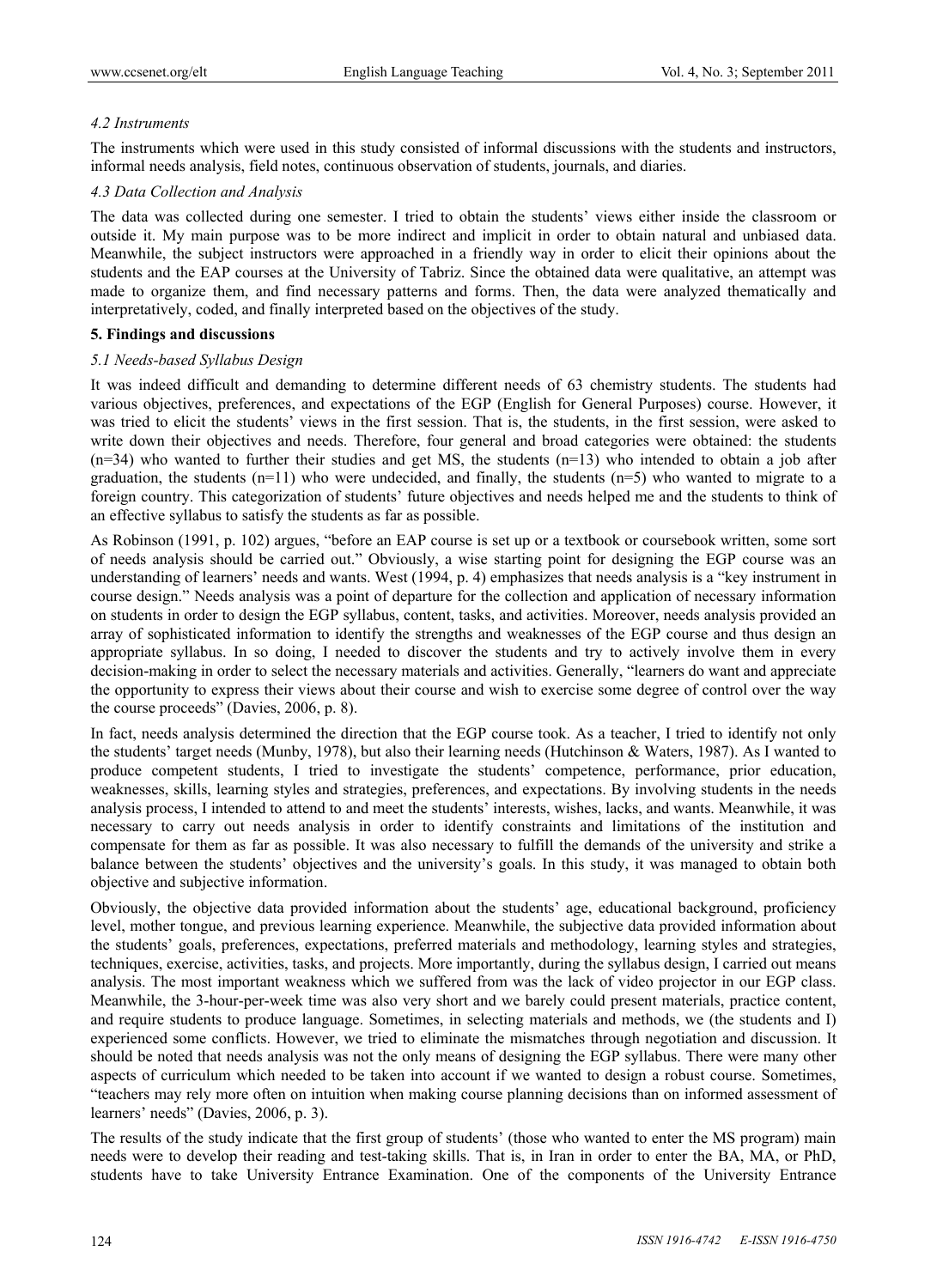Examination is English language. Therefore, the students have to take this test and prove their proficiency in English language. Meanwhile, the first group of students needed to enrich their vocabulary and grammar ability in order to take the University Entrance Examination.

The second group of students' (those who intended to find employment after graduation) main needs involved enriching their reading and writing skills. It was because the employees in different workplaces or marketplaces were required to read different specific texts. Also, they needed to develop their writing skill because the employees needed to write lab reports, summaries, e-mail, etc. Therefore, in order to enrich their writing and reading skills, these students also needed to upgrade their vocabulary and grammar abilities too. The third group of students who were unsure about their future needs, only needed to obtain a moderate grasp of all the four language skills. Therefore, they needed to enhance both their four language skills and the components of the language: vocabulary, grammar, and pronunciation. Finally, the fourth group who intended to migrate to another country stated that their main needs were enriching their listening and speaking skills. It was important to them to develop their communicative competence in order to interact with foreign people. This group of students also needed to work on vocabulary and grammar too.

## *5.2 Textbook Selection and Implementation*

Since the objective of the EGP course was the promotion of the reading skill, I asked the students to study a reading textbook developed by myself (*Reading English in Action*). In order to address the students' needs and objectives and make them independent researchers in their own field, I introduced several different books for them to study at home and discuss them at the classroom. As it was noted earlier, there were four common interest groups. Therefore, for each group one or two different books were introduced to study as homework. For the first group (those who intended to take MS exam) one TOEFL and one IELTS book was introduced. For the second group (those who wanted to hunt a job) one reading book (*Mosaic 1: Reading*) and one writing book (*Paragraph Development*) were introduced to study. For the third group (who were undecided) a general English book (*Active Reading Comprehension*) was introduced to study at home. Finally, for the fourth group (those who wanted to go to an English-speaking country) a conversation book (*New Headway: Intermediate*) was introduced. Thus, it was tried to meet both the EGP course's goal of reading and satisfy different students with different tastes.

The most basic issue in the process of the EGP syllabus design was the question of the course content. "Given that a course has to be developed to address a specific set of needs and to cover a given set of objectives, what will the content of the course look like?" (Richards, 2007, p. 147-8). It was believed that there was no single source from which I could obtain linguistic and communicative input. It was clear that the EGP students needed both grammatical and functional knowledge to learn language. Language learning requires mastery of structural, functional, and discoursal knowledge. The reason that it was a little challenging to select only one textbook for all the students was that the students' needs and objectives were varied. Obviously, language skills and components vary from one situation to another.

Therefore, it was necessary to carry out needs analysis in order to identify the situations in which the students were supposed to use language. My main concern was the suitability of content. The students were heterogonous rather than homogeneous in terms of objectives, needs, wishes, and proficiency level. Some of the students had already attended private language institutes and their language level was proportionately high. Therefore, the homework textbooks that I asked them to study were very useful to maintain their interest and arouse their motivation for the EGP course. However, there were some other students who were weak and lagged far behind their classmates. Therefore, the common general textbook (*Reading English in Action*) was very helpful for them to develop their common core knowledge.

It should be noted that the status of English language in Iran is EFL (English as Foreign Language). For this reason, the major inclination of most students and institutions is the written form rather than oral language. To this end, at the high school and university level the emphasis is on accuracy rather than fluency. Most of the syllabuses at the secondary and tertiary levels are built around "text-based" approaches (Flowerdew, 2005, p. 137). In these syllabuses, the pedagogy is geared towards students' needs which are mostly reading and grammatical accuracy. In selecting useful textbooks and in developing my own books, the main factors that were taken into account were coverage, simplicity, utility, and socio-cultural norms.

Meanwhile, in order to promote learner autonomy, some learner traits were considered: motivation, confidence, attitude, aptitude, learning pace, background knowledge, and linguistic and communicative competence. More importantly, we (the students and I) reached an agreement on what material to practice early in the course and what to carry out later. At first, our decisions were subjective, but later as the course progressed, we modified our pace in the light of experience that we obtained from material use and classroom activities. Furthermore, the feedback gained from the students was the main source for determining texts and tasks. Also, each week, I consulted my notes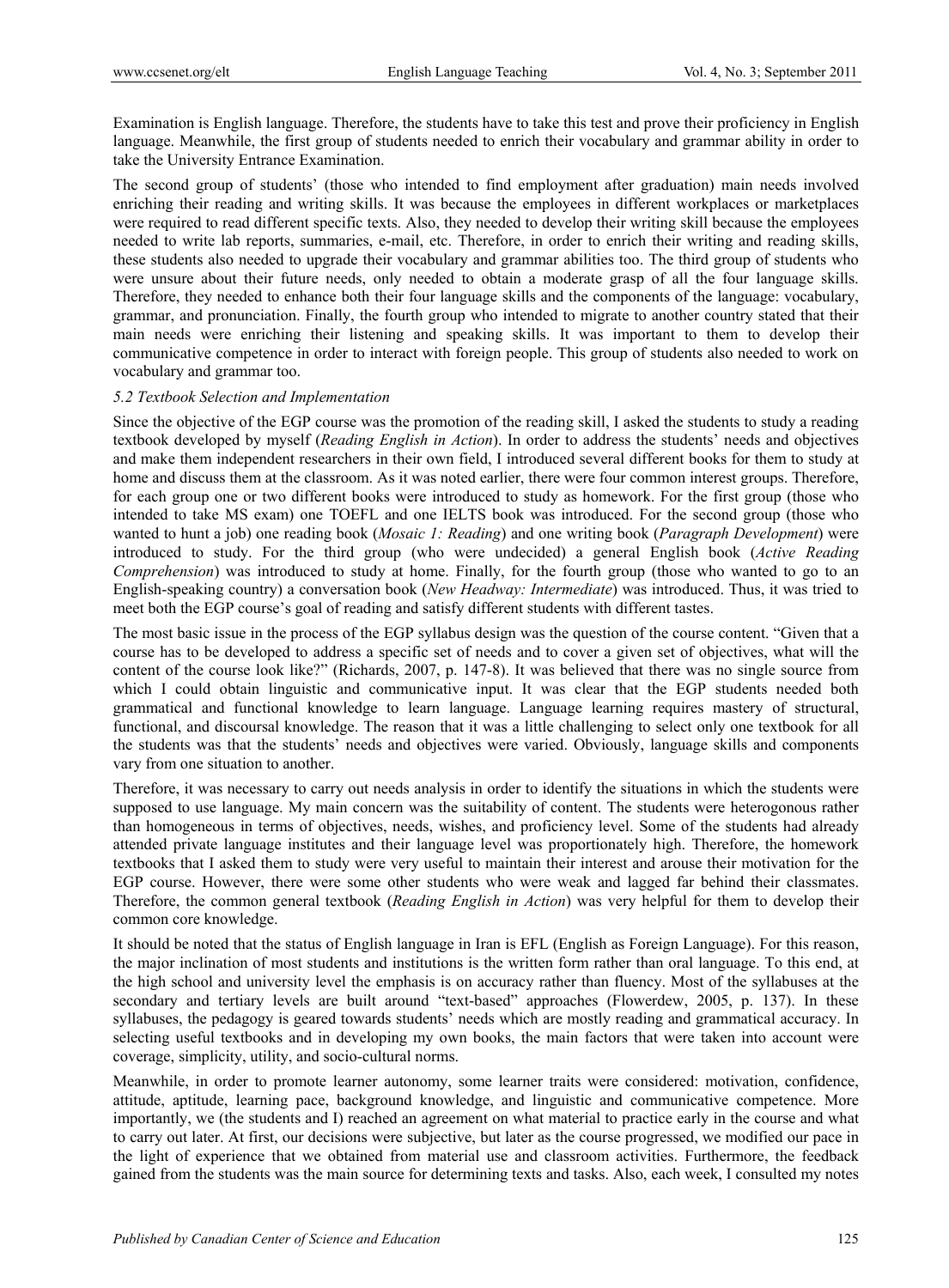in order to provide the students with relevant and exciting activities. Meanwhile, I tried to approach several language and instructors to obtain their views on the textbooks that we used. It was because these instructors had already taught this course and had wide experience on it.

Moreover, in order to provide ample opportunities and a stress-free environment for the students, I asked some of the students to teach some of the units. This work motivated the students to participate in the classroom activities and ensured them of their control over the classroom pace. In order to make the course more learning-centered, I always asked the students what they would like to include or exclude from the syllabus. More importantly, in order to keep myself updated, I used to study scholarly papers, articles, and books in the field of general English and language teaching. The continuous reading helped me to devise new activities for the EGP class each week. "New or revised teaching materials can be an invaluable support to teachers attempting to change their teaching practice or procedure" (Lamie, 2004, p. 126). Also, the textbooks which were studied by the students as homework were very useful and consequently determined the direction of the course.

Generally, my main priority in the classroom was to practice communicative activities to push students to learn language naturally and meaningfully. Most of the time, the topics for communication came about as a result of students' free use of language in the class. Every attempt was made to provide students with opportunities to use and produce language in order to activate their potent and existing linguistic knowledge. The textbooks enabled students to analyze language, i.e. chunk language into smaller pieces and then synthesize them. Obviously, there should always be focus both on form and meaning. Without form students would not be able to put language together.

It was through tasks that students were able to use and practice language. The tasks were chosen by the students, picked from the textbooks, or selected by myself. Since the class time was very limited (3 hours per week), I tried to make the students to work and study at home and discuss their works in the class. This strategy was mainly realized through assigning tasks and projects. These activities "created in learners a level of interest, involvement, and investment …" (Davies, 2006, p. 9). By using a range of tasks, the students' proficiency level developed tremendously. However, sometimes, there were mismatches between me and some of the students over the content and tasks. Some students reacted negatively to communicative teaching-learning processes, because they had only experienced traditional approaches at high school. Nevertheless, by the passage of time, they noticed that studying grammar was only one side of the coin and the other side was to put the grammar into use.

## **6. Conclusion and Implications**

The results of the study indicated that there were heterogeneous group of students in the EGP class. Although their field of study was the same (i.e. chemistry), they had different needs, objectives, wishes, and expectations. These differences of tastes needed to be addressed in one way or another. Therefore, I decided to make the students responsible for their own learning. Since the class size was too large (63 students), I tried to divide the students into smaller groups based on their interests and preferences. This helped to design the syllabus according to students' needs and aims and select the materials and classroom activities accordingly. In this way, we (the students and I) attempted to promote a learning-centered curriculum in which the learners were made aware of their own language learning. This process helped to enhance learner autonomy.

Each group was asked to choose their preferred tasks and projects and practice language both inside and outside the classroom. Each week we studied the common general textbook (*Reading English in Action*) to satisfy the EGP course's goal of reading. Also, the students were divided into common interest groups to discuss and work on the textbooks that related to their future needs. My role in the class was only to encourage the students and answer their questions and help to solve their problems. I rarely tried to teach them anything because they had already experienced a lot of teacher-fronted teaching at high school. "The aim of the course should not be to instill knowledge, but to encourage reflection and contemplation, and raise awareness in the participants. Raising awareness is an important issue" (Lamie, 2004, p. 132). Learning-centered curriculum needs to be a continuous process, if it pauses at any time, it will be fossilized.

Therefore, the students and I tried to share responsibility and create a learner-friendly and stress-free atmosphere to promote learner autonomy. My sole aim was to make the students aware of why they were studying the English language and make them notice their lacks and thus try to fix them. The syllabus that was designed acted as a guideline and road map rather than as a pre-specified divine rule. The designed syllabus was an approximate statement of what we would teach and learn. A fixed and dictated syllabus cannot address "factors that are so crucial to learning: emotions, personalities, subjective views, and motivation" (Hutchinson & Waters, 1987, p. 84-5). However, it was tried that the syllabus to take account of students' differences and fulfill their expectations. Our learning-centered curriculum's main concern was related to the following "three outcomes for learning: the input provided for learning, the practice opportunities that emerge, and the effects of all that happens on the receptivity of the learners" (Allwright & Bailey, 1991, p. 149).